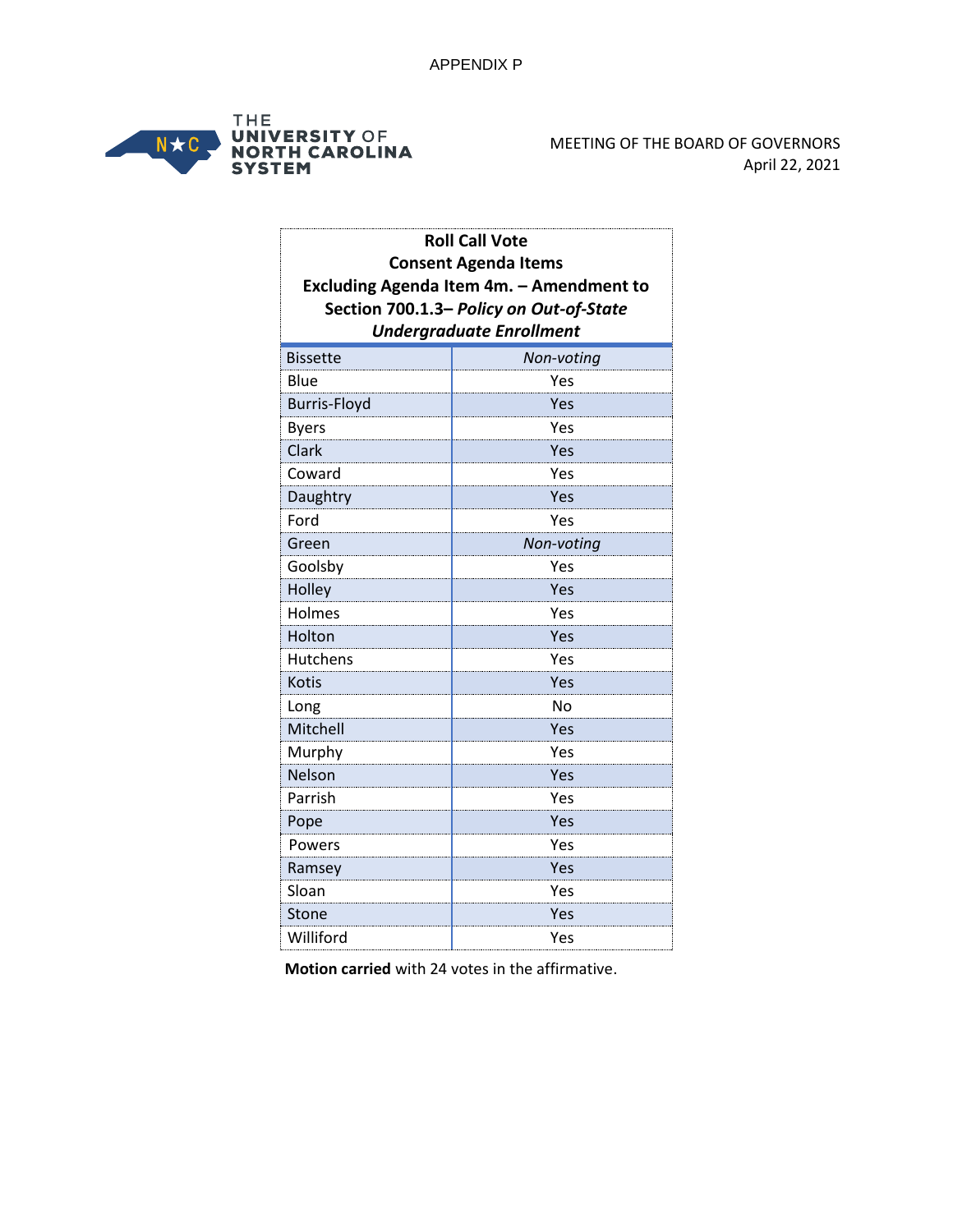

| <b>Roll Call Vote</b>                             |                                           |
|---------------------------------------------------|-------------------------------------------|
| Item 4m. Section 700.1.3 - Policy on Out-of-State |                                           |
|                                                   | <b>Undergraduate Enrollment (Amended)</b> |
| <b>Bissette</b>                                   | Non-voting                                |
| Blue                                              | Yes                                       |
| <b>Burris-Floyd</b>                               | Yes                                       |
| <b>Byers</b>                                      | Yes                                       |
| Clark                                             | Yes                                       |
| Coward                                            | Yes                                       |
| Daughtry                                          | Yes                                       |
| Ford                                              | Yes                                       |
| Green                                             | Non-voting                                |
| Goolsby                                           | Yes                                       |
| Holley                                            | Yes                                       |
| Holmes                                            | Yes                                       |
| Holton                                            | Yes                                       |
| <b>Hutchens</b>                                   | Yes                                       |
| <b>Kotis</b>                                      | Yes                                       |
| Long                                              | No                                        |
| Mitchell                                          | Yes                                       |
| Murphy                                            | Yes                                       |
| Nelson                                            | Yes                                       |
| Parrish                                           | Yes                                       |
| Pope                                              | Yes                                       |
| Powers                                            | Yes                                       |
| Ramsey                                            | Yes                                       |
| Sloan                                             | Yes                                       |
| Stone                                             | Yes                                       |
| Williford                                         | Yes                                       |

**Motion carried** with 23 votes in the affirmative and one opposed.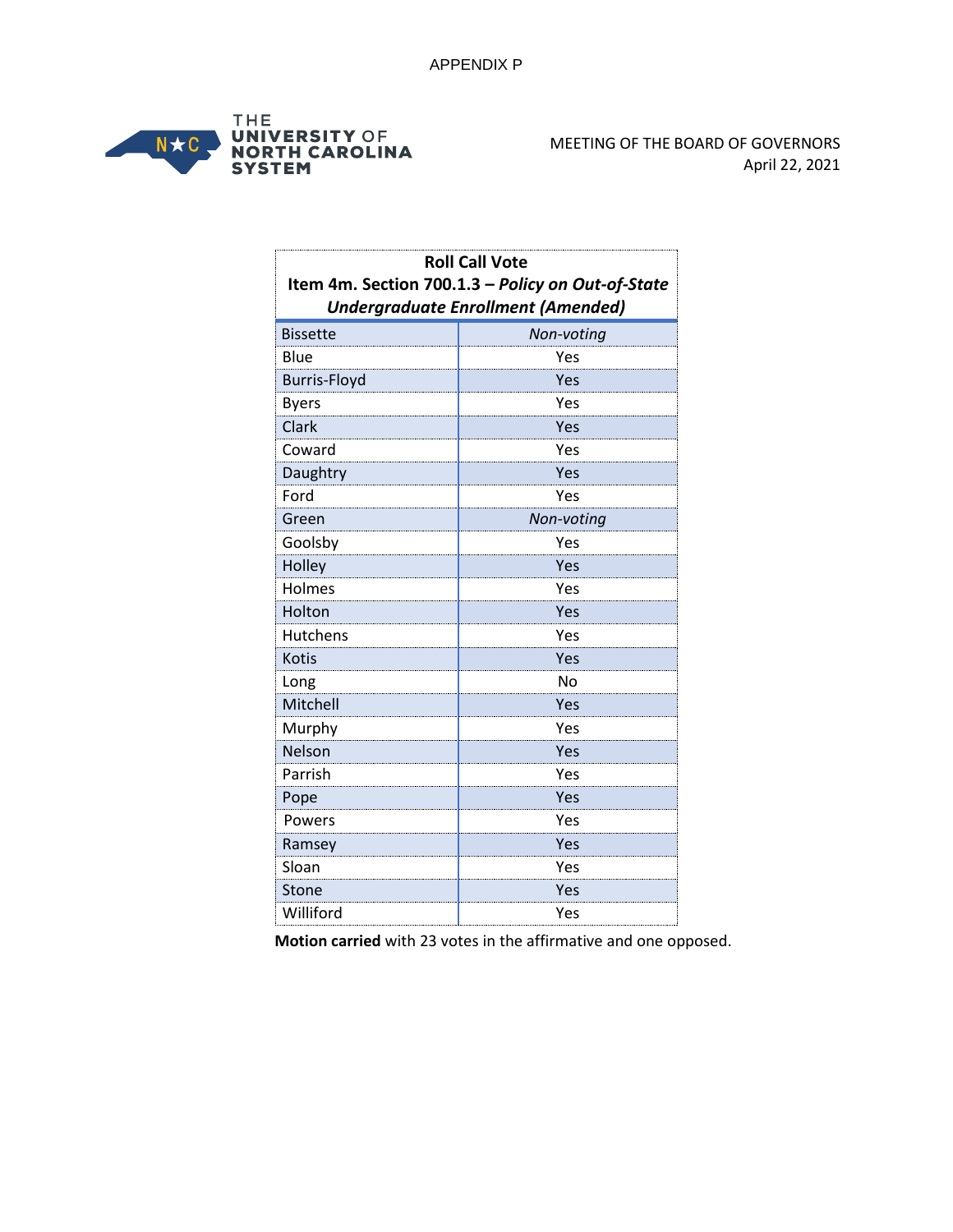

MEETING OF THE BOARD OF GOVERNORS April 22, 2021

| <b>Roll Call Vote</b>        |                                                          |  |
|------------------------------|----------------------------------------------------------|--|
|                              | <b>Committee on Educational Planning,</b>                |  |
| <b>Policies and Programs</b> |                                                          |  |
|                              | Provisions to UNC Policy Section 700.1.3(e)              |  |
|                              | <b>Grant Wavier to North Carolina Central University</b> |  |
|                              | for Exceeding the Enrollment Cap in Fall 2020            |  |
| <b>Bissette</b>              | Non-voting                                               |  |
| Blue                         | Yes                                                      |  |
| <b>Burris-Floyd</b>          | Yes                                                      |  |
| <b>Byers</b>                 | Yes                                                      |  |
| Clark                        | <b>No</b>                                                |  |
| Coward                       | Yes                                                      |  |
| Daughtry                     | Yes                                                      |  |
| Ford                         | Yes                                                      |  |
| Green                        | Non-voting                                               |  |
| Goolsby                      | Yes                                                      |  |
| Holley                       | Yes                                                      |  |
| Holmes                       | Nο                                                       |  |
| Holton                       | Yes                                                      |  |
| Hutchens                     | Yes                                                      |  |
| <b>Kotis</b>                 | <b>No</b>                                                |  |
| Long                         | <b>No</b>                                                |  |
| Mitchell                     | Yes                                                      |  |
| Murphy                       | Yes                                                      |  |
| Nelson                       | Yes                                                      |  |
| Parrish                      | Yes                                                      |  |
| Pope                         | <b>No</b>                                                |  |
| Powers                       | Yes                                                      |  |
| Ramsey                       | Yes                                                      |  |
| Sloan                        | Yes                                                      |  |
| Stone                        | Yes                                                      |  |
| Williford                    | Yes                                                      |  |

**Motion carried** with 19 votes in the affirmative and five opposed.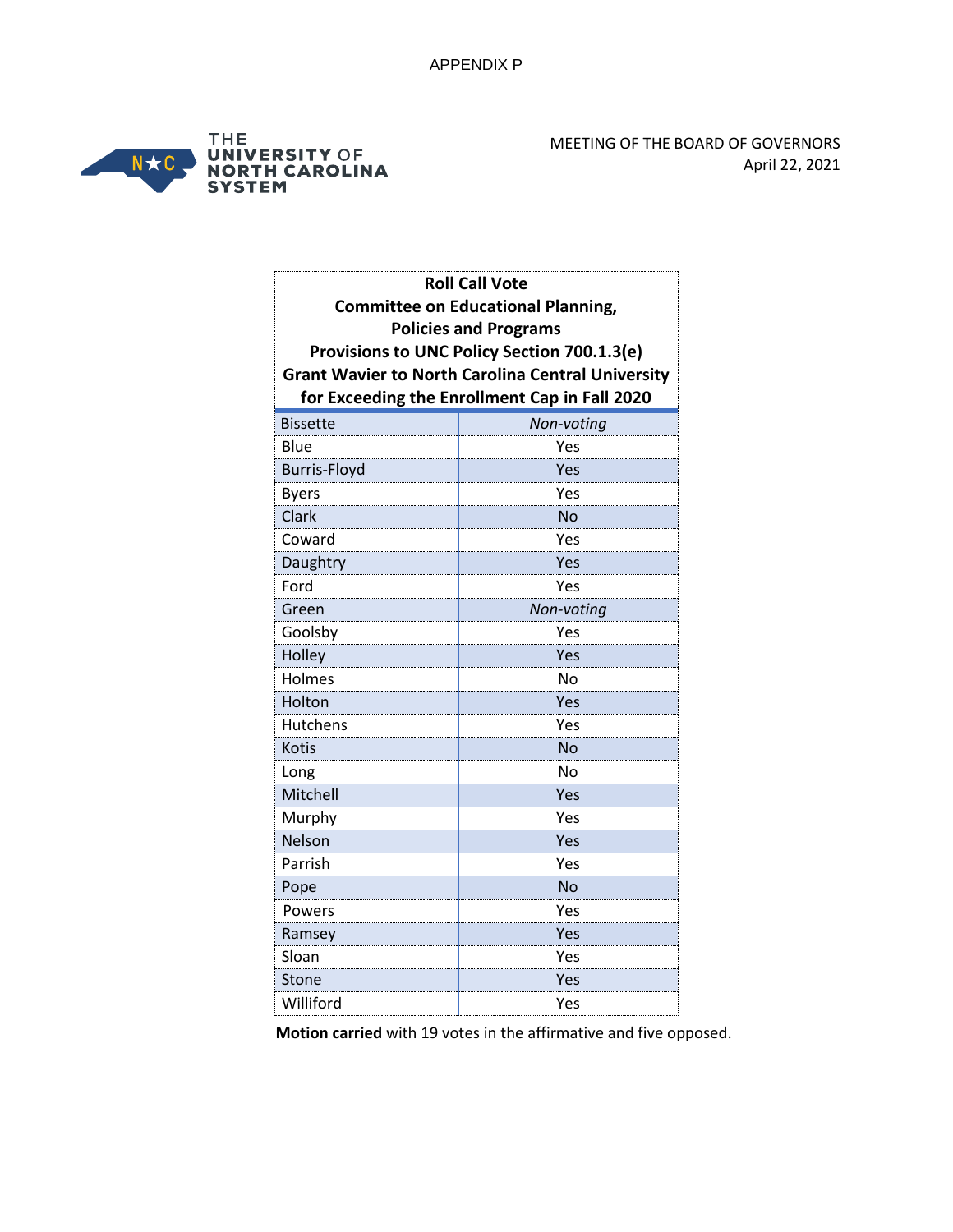

| <b>Roll Call Vote</b><br><b>Committee on University Governance</b><br><b>NC Teaching Fellows Appointments</b> |            |  |
|---------------------------------------------------------------------------------------------------------------|------------|--|
| <b>Bissette</b>                                                                                               | Non-voting |  |
| Blue                                                                                                          | Yes        |  |
| <b>Burris-Floyd</b>                                                                                           | Yes        |  |
| <b>Byers</b>                                                                                                  | Yes        |  |
| Clark                                                                                                         | Yes        |  |
| Coward                                                                                                        | Yes        |  |
| Daughtry                                                                                                      | Yes        |  |
| Ford                                                                                                          | Yes        |  |
| Green                                                                                                         | Non-voting |  |
| Goolsby                                                                                                       | Yes        |  |
| Holley                                                                                                        | Yes        |  |
| Holmes                                                                                                        | Yes        |  |
| Holton                                                                                                        | Yes        |  |
| Hutchens                                                                                                      | Yes        |  |
| <b>Kotis</b>                                                                                                  | Yes        |  |
| Long                                                                                                          | Yes        |  |
| Mitchell                                                                                                      | Yes        |  |
| Murphy                                                                                                        | Yes        |  |
| Nelson                                                                                                        | Yes        |  |
| Parrish                                                                                                       | Yes        |  |
| Pope                                                                                                          | Yes        |  |
| Powers                                                                                                        | Yes        |  |
| Ramsey                                                                                                        | Yes        |  |
| Sloan                                                                                                         | Yes        |  |
| Stone                                                                                                         | Yes        |  |
| Williford                                                                                                     | Yes        |  |

**Motion carried** with 24 votes in the affirmative.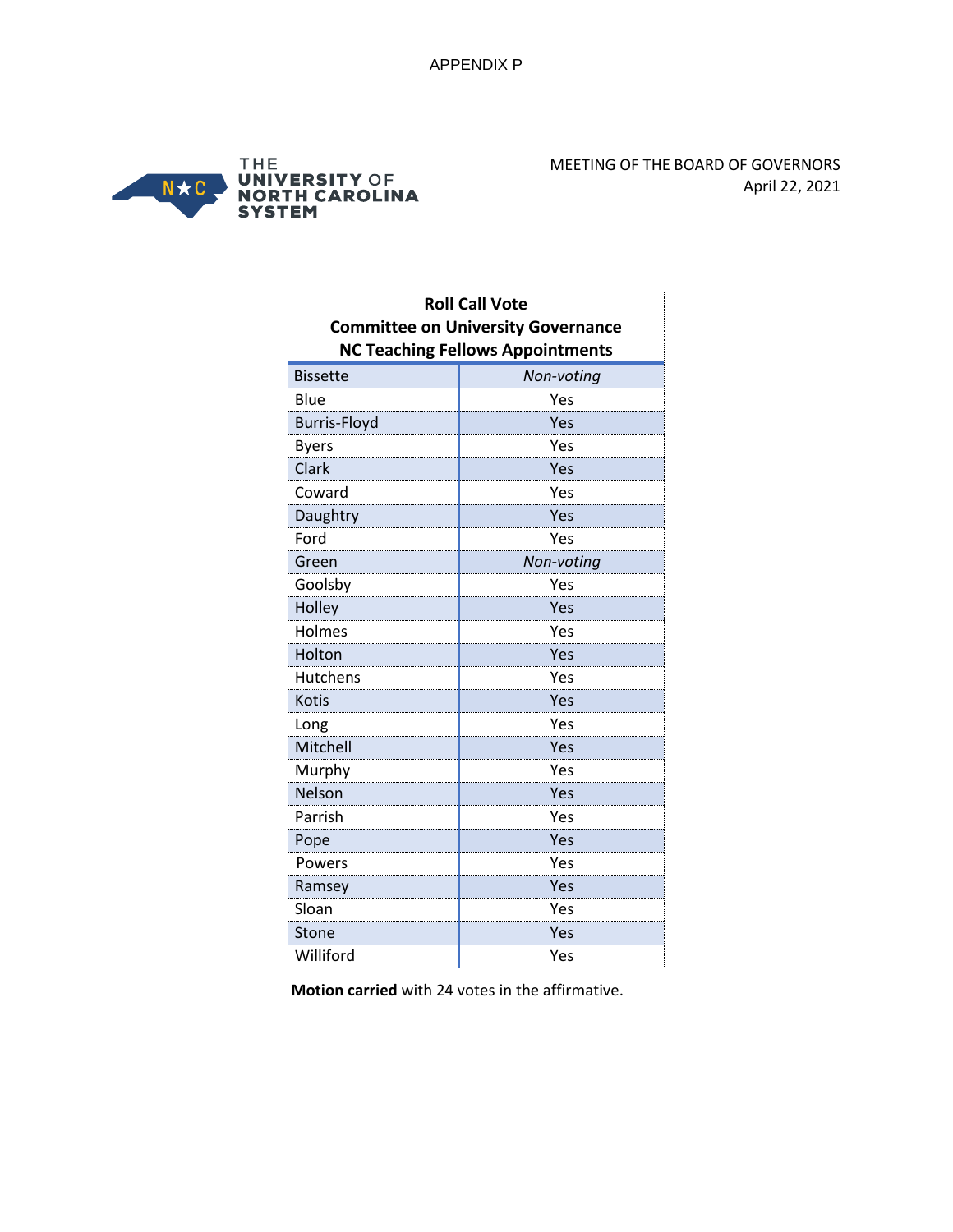

| <b>Roll Call Vote</b> |                                              |
|-----------------------|----------------------------------------------|
|                       | <b>Committee on University Governance</b>    |
|                       | Slate of Nominees for the 2021 UNC Boards of |
|                       | Trustees* Excluding UNC-Chapel Hill's Board  |
|                       | of Trustee Nominees                          |
| <b>Bissette</b>       | Non-voting                                   |
| Blue                  | Yes                                          |
| <b>Burris-Floyd</b>   | Yes                                          |
| <b>Byers</b>          | Yes                                          |
| Clark                 | Yes                                          |
| Coward                | Yes                                          |
| Daughtry              | Yes                                          |
| Ford                  | Yes                                          |
| Green                 | Non-voting                                   |
| Goolsby               | Yes                                          |
| Holley                | Yes                                          |
| Holmes                | Yes                                          |
| Holton                | Yes                                          |
| <b>Hutchens</b>       | Yes                                          |
| <b>Kotis</b>          | Yes                                          |
| Long                  | Yes                                          |
| Mitchell              | Yes                                          |
| Murphy                | Yes                                          |
| Nelson                | Yes                                          |
| Parrish               | Yes                                          |
| Pope                  | Yes                                          |
| Powers                | Recused                                      |
| Ramsey                | Yes                                          |
| Sloan                 | Yes                                          |
| Stone                 | No                                           |
| Williford             | Yes                                          |

 **Motion carried** with 22 votes in the affirmative, one opposed, and one recusal.

**\***Slate included: Appalachian State, East Carolina University, Fayetteville State University, North Carolina A&T State University, North Carolina Central University, NC State University, UNC Charlotte, UNC Greensboro, UNC Pembroke, UNC School of the Arts, UNC Wilmington, Western Carolina University, Winston-Salem State University, and two partial terms at Elizabeth City State University. The slate of nominees for UNC Asheville and the North Carolina School of Science and Math will be voted on at the Board's meeting in May 2021.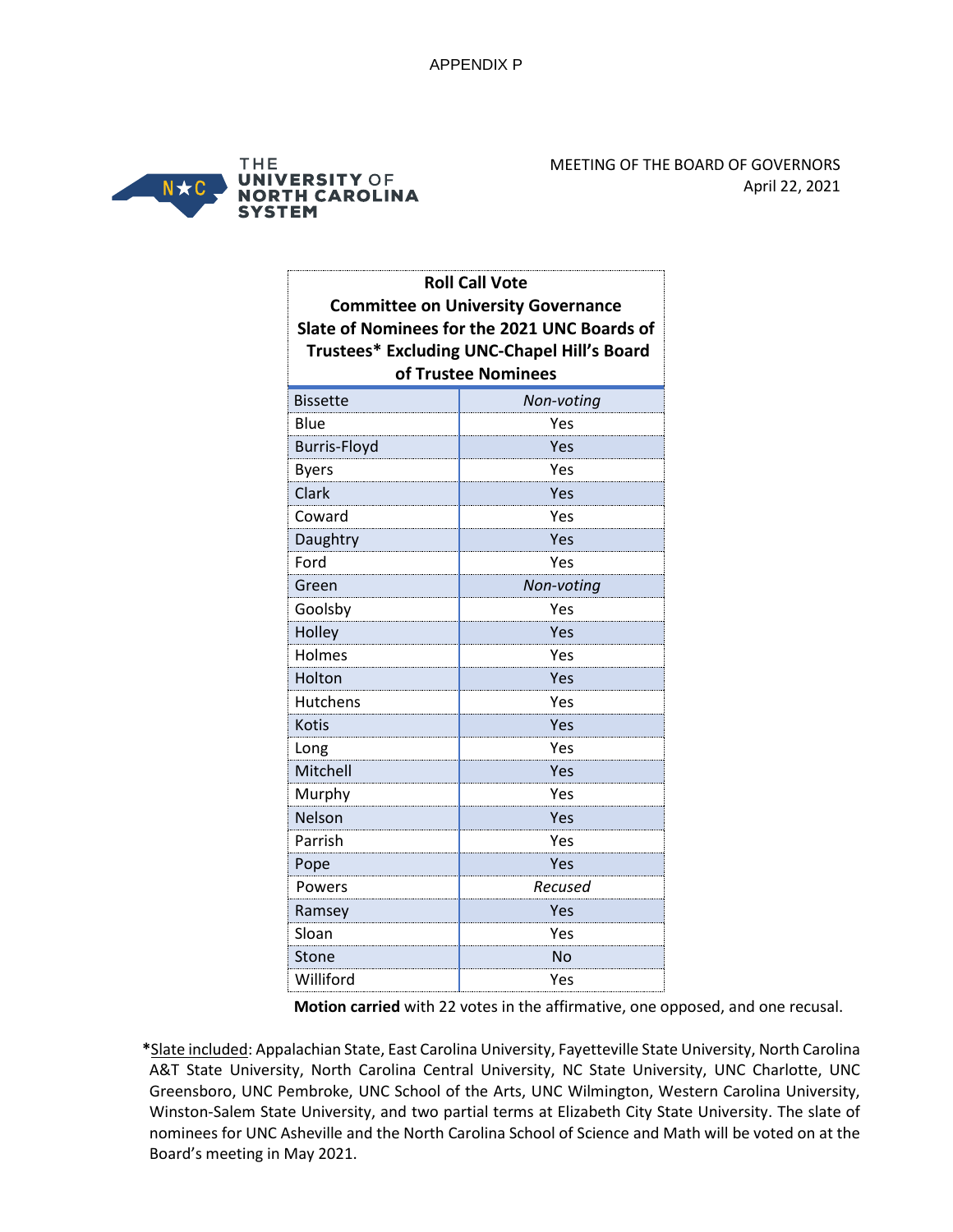

| <b>Roll Call Vote</b><br><b>Committee on University Governance</b><br>2021 UNC-Chapel Hill's Board of Trustees<br><b>Appointments Excluding Mr. Turner</b> |            |
|------------------------------------------------------------------------------------------------------------------------------------------------------------|------------|
| <b>Bissette</b>                                                                                                                                            | Non-voting |
| Blue                                                                                                                                                       | Yes        |
| <b>Burris-Floyd</b>                                                                                                                                        | Yes        |
| <b>Byers</b>                                                                                                                                               | Yes        |
| Clark                                                                                                                                                      | Yes        |
| Coward                                                                                                                                                     | Yes        |
| Daughtry                                                                                                                                                   | Yes        |
| Ford                                                                                                                                                       | Yes        |
| Green                                                                                                                                                      | Non-voting |
| Goolsby                                                                                                                                                    | Yes        |
| Holley                                                                                                                                                     | Yes        |
| Holmes                                                                                                                                                     | Yes        |
| Holton                                                                                                                                                     | Yes        |
| Hutchens                                                                                                                                                   | Yes        |
| <b>Kotis</b>                                                                                                                                               | Yes        |
| Long                                                                                                                                                       | Yes        |
| Mitchell                                                                                                                                                   | Yes        |
| Murphy                                                                                                                                                     | Yes        |
| Nelson                                                                                                                                                     | Yes        |
| Parrish                                                                                                                                                    | Yes        |
| Pope                                                                                                                                                       | Yes        |
| Powers                                                                                                                                                     | Recused    |
| Ramsey                                                                                                                                                     | Yes        |
| Sloan                                                                                                                                                      | Yes        |
| Stone                                                                                                                                                      | Yes        |
| Williford                                                                                                                                                  | Yes        |

 **Motion carried** with 23 votes in the affirmative and one recusal.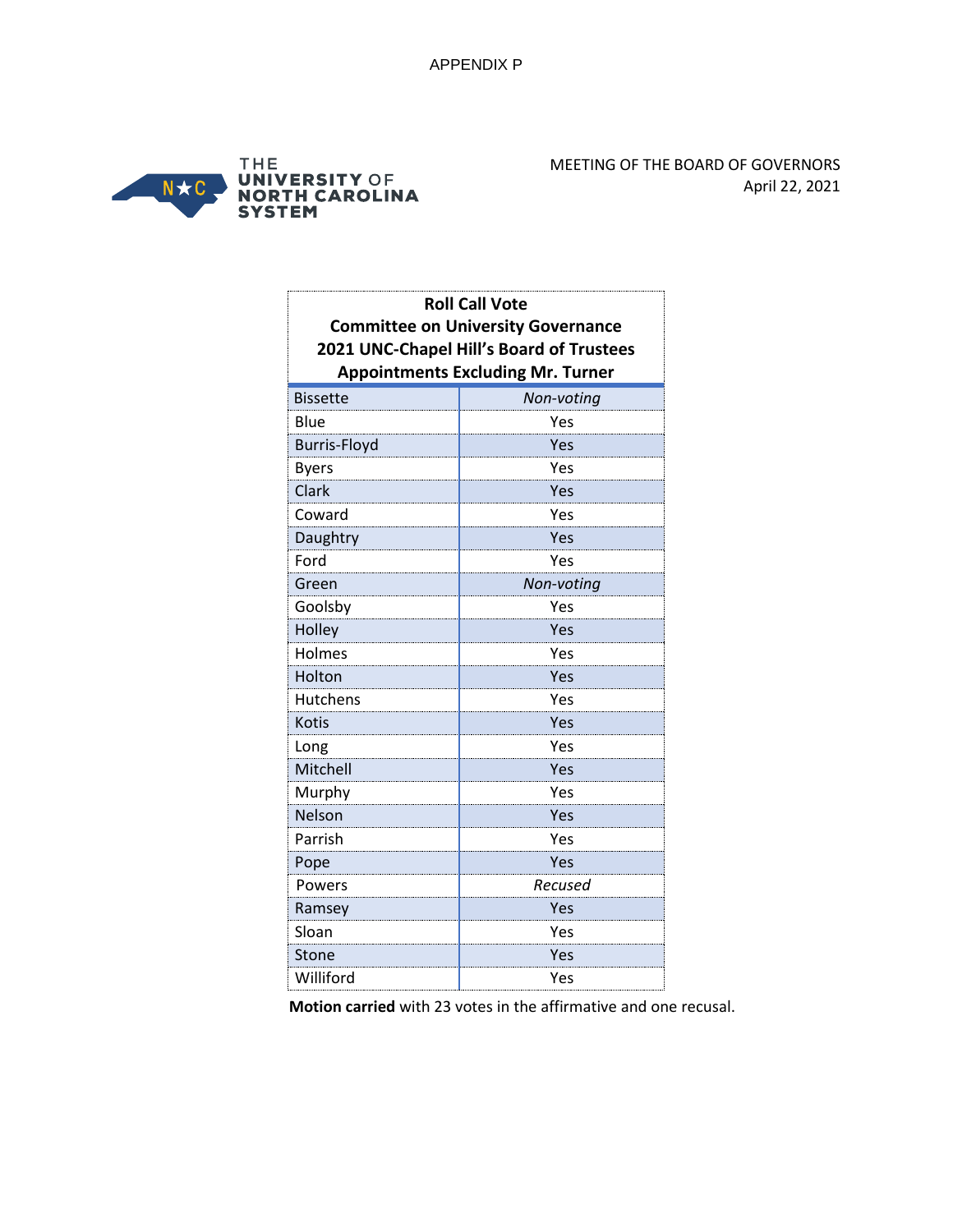

| <b>Roll Call Vote</b><br><b>Committee on University Governance</b><br>2021 UNC-Chapel Hill's Board of Trustees<br><b>Appointment of Mr. Malcolm Turner</b> |            |
|------------------------------------------------------------------------------------------------------------------------------------------------------------|------------|
| <b>Bissette</b>                                                                                                                                            | Non-voting |
| Blue                                                                                                                                                       | Yes        |
| <b>Burris-Floyd</b>                                                                                                                                        | Yes        |
| <b>Byers</b>                                                                                                                                               | Yes        |
| Clark                                                                                                                                                      | Yes        |
| Coward                                                                                                                                                     | Yes        |
| Daughtry                                                                                                                                                   | <b>No</b>  |
| Ford                                                                                                                                                       | Yes        |
| Green                                                                                                                                                      | Non-voting |
| Goolsby                                                                                                                                                    | Yes        |
| Holley                                                                                                                                                     | Yes        |
| Holmes                                                                                                                                                     | Yes        |
| Holton                                                                                                                                                     | Yes        |
| Hutchens                                                                                                                                                   | Yes        |
| <b>Kotis</b>                                                                                                                                               | Yes        |
| Long                                                                                                                                                       | No         |
| Mitchell                                                                                                                                                   | Yes        |
| Murphy                                                                                                                                                     | Yes        |
| Nelson                                                                                                                                                     | No         |
| Parrish                                                                                                                                                    | No         |
| Pope                                                                                                                                                       | No         |
| Powers                                                                                                                                                     | Recused    |
| Ramsey                                                                                                                                                     | Yes        |
| Sloan                                                                                                                                                      | Yes        |
| Stone                                                                                                                                                      | No         |
| Williford                                                                                                                                                  | Yes        |

 **Motion carried** with 17 votes in the affirmative and six opposed, and one recusal.